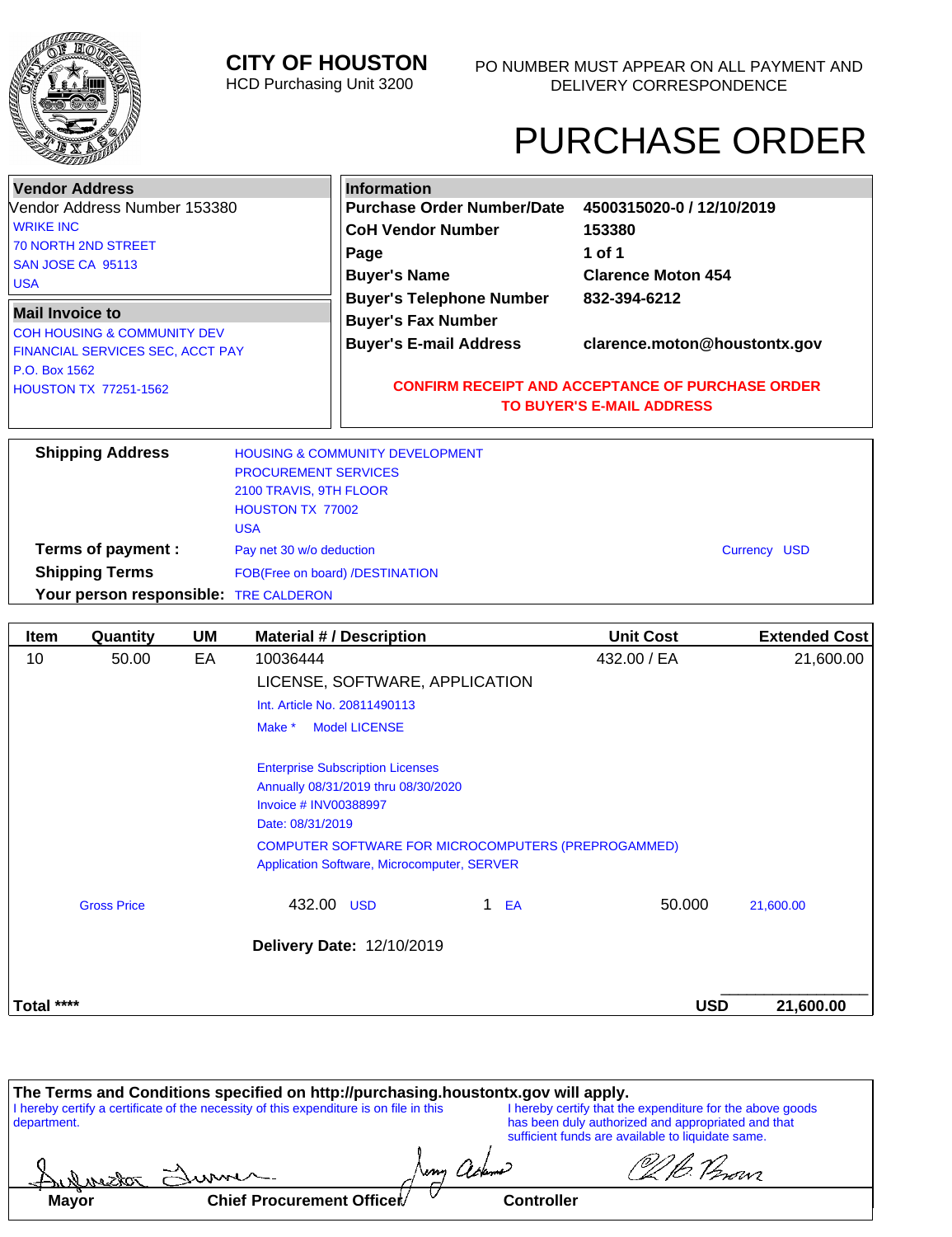

|                                                                                                       | <b>PROCUREMENT REQUEST FORM</b>                                                    |                                                                   |                                                                                                                                                                                          |  |  |
|-------------------------------------------------------------------------------------------------------|------------------------------------------------------------------------------------|-------------------------------------------------------------------|------------------------------------------------------------------------------------------------------------------------------------------------------------------------------------------|--|--|
| Signature of this document is still required.<br>* Required Fields [must be completed]                | and \$3,000 to 49,0000 using non-Federal funds (COH AP 5-8, Executive Order 1.14). |                                                                   | Note: The Procurement Request form is to solicit quotes through an informal (Small Purchase) bid process for purchasing transactions \$100,000 or less using Federal Funds (2 CFR 200.31 |  |  |
| Description of Purchase *                                                                             | Wrike                                                                              | HCDD Division: *                                                  | <b>Support Services</b>                                                                                                                                                                  |  |  |
| Deadline Date of<br>Request: *                                                                        | 9/24/2019                                                                          | Purchase Type: *                                                  | Computer                                                                                                                                                                                 |  |  |
| Requester Name: *                                                                                     | Pate, Orson - IT                                                                   | Created:                                                          | 9/17/2019                                                                                                                                                                                |  |  |
| Requester Phone<br>Number: *                                                                          | 8323930235                                                                         |                                                                   |                                                                                                                                                                                          |  |  |
| Brief Description of Scope of Work for Goods/Services:<br>\$21,600.00.                                | Note: Please allow a minimum of three (3) days for bid responses.                  |                                                                   | Disaster Recovery team utilizes Wrike hosted application for project, task and case management functions. 50 Enterprise Subscription Licenses for period 08/31/2019 thru 08/30/2020      |  |  |
|                                                                                                       |                                                                                    |                                                                   |                                                                                                                                                                                          |  |  |
|                                                                                                       | <b>FINANCE USE ONLY</b>                                                            |                                                                   | PROCURMENT USE ONLY                                                                                                                                                                      |  |  |
| Fund Number: 5030<br>Funding Source: $\mathcal{D}R - \mu\mathcal{A}RVEY$<br>Cost Center: 32000 3000 2 |                                                                                    | Status:                                                           | Pending                                                                                                                                                                                  |  |  |
|                                                                                                       |                                                                                    | Purchase Order No#:                                               |                                                                                                                                                                                          |  |  |
|                                                                                                       |                                                                                    | Name of Vendor:                                                   |                                                                                                                                                                                          |  |  |
| G/L Account: $\overline{520119}$                                                                      |                                                                                    | Date Processed:                                                   |                                                                                                                                                                                          |  |  |
| Business Area: 3200                                                                                   |                                                                                    | Date Received:                                                    |                                                                                                                                                                                          |  |  |
|                                                                                                       |                                                                                    | Total Amount: $32/$ 600 · 00                                      |                                                                                                                                                                                          |  |  |
| Internal Order: $BD3200077 - 19$<br>BFY: $FY20$                                                       |                                                                                    | Procurement Staff                                                 |                                                                                                                                                                                          |  |  |
|                                                                                                       |                                                                                    |                                                                   |                                                                                                                                                                                          |  |  |
| Grant: 32000077-2017                                                                                  |                                                                                    | Priority:                                                         |                                                                                                                                                                                          |  |  |
| <b>Funds Reservation:</b>                                                                             |                                                                                    | Notify Department:                                                |                                                                                                                                                                                          |  |  |
| Funds Approval Mgr:                                                                                   |                                                                                    | Notify Department:                                                |                                                                                                                                                                                          |  |  |
| Justification of Need for Goods/Services                                                              |                                                                                    | Procurement Notes:                                                |                                                                                                                                                                                          |  |  |
|                                                                                                       |                                                                                    |                                                                   |                                                                                                                                                                                          |  |  |
| Requestors Signature:<br>Date:                                                                        |                                                                                    | Supervising Manager (Purchase under \$5,000)<br>Manager:<br>Date: |                                                                                                                                                                                          |  |  |
| Buver's Sighature:<br>Date:                                                                           | aceme                                                                              | <b>Funds Approval Signature:</b><br>Date:                         |                                                                                                                                                                                          |  |  |
| Procurement DPU                                                                                       |                                                                                    | (Purchase over \$5,000)                                           |                                                                                                                                                                                          |  |  |
| Signature:<br>Date:                                                                                   |                                                                                    | CFO Signature<br>Date:                                            |                                                                                                                                                                                          |  |  |
| (Purchase over \$5,000)                                                                               |                                                                                    | Director Signature (Only Consultant Services)                     |                                                                                                                                                                                          |  |  |
| <b>Assistant or Deputy</b><br>Director: Date                                                          |                                                                                    | Director or Designee:<br>Date:                                    |                                                                                                                                                                                          |  |  |
| Attachments                                                                                           |                                                                                    |                                                                   |                                                                                                                                                                                          |  |  |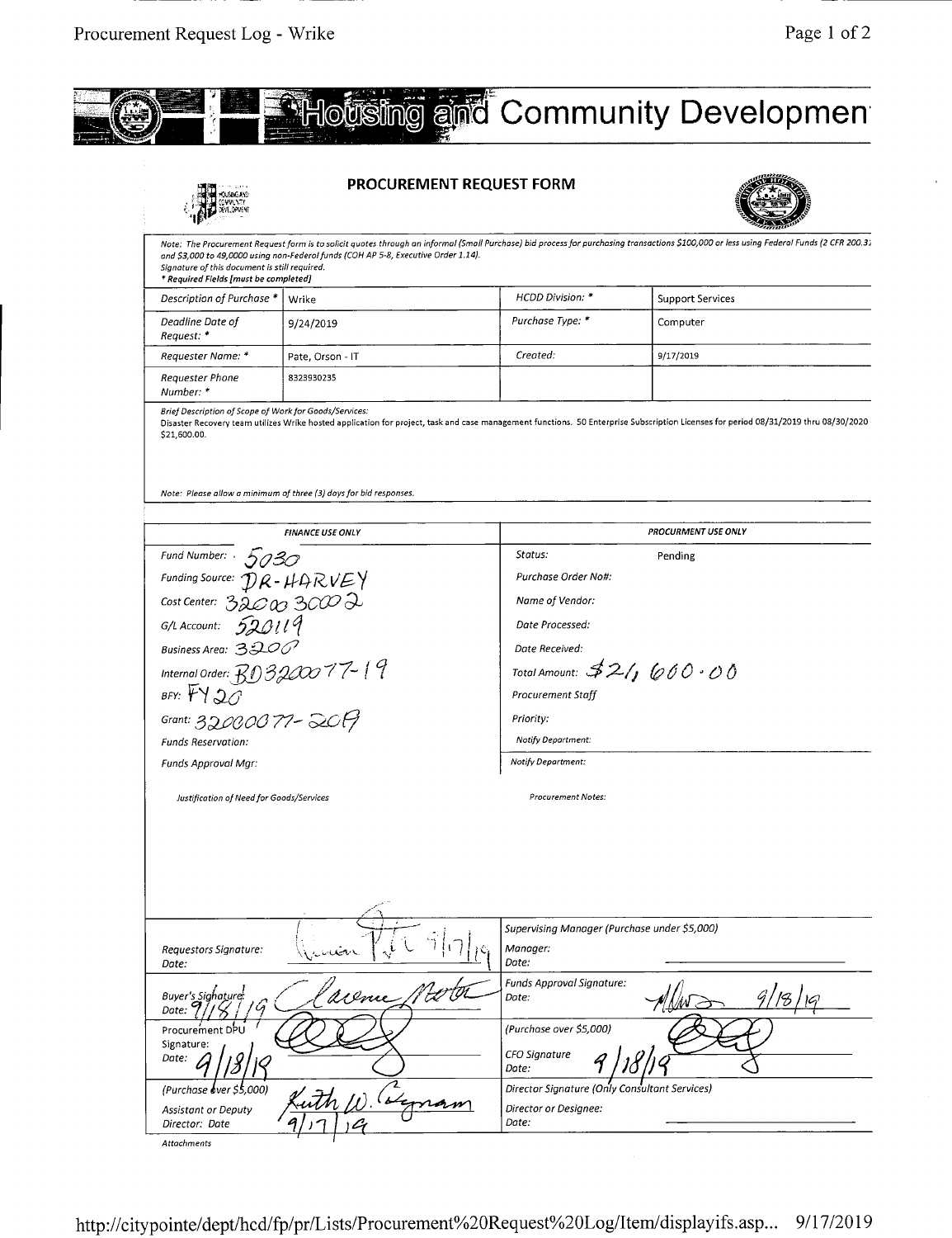

70 North 2nd Street, San Jose CA 95113 650-318-3551 www.wrike.com ar@team.wrike.com

Invoice

**Please include Invoice** # 1NV00388997 **on Payment** 

| Bill to:      | City Of Houston                              |
|---------------|----------------------------------------------|
|               | 901 Bagby St., Houston, Texas, 77002, United |
|               | <b>States</b>                                |
| Sold to:      | City Of Houston                              |
|               | 901 Bagby St., Houston, Texas, 77002, United |
|               | <b>States</b>                                |
| Contact Name: | Orson Pate                                   |
| PO Number:    |                                              |
|               |                                              |
| VAT Number:   |                                              |

| Invoice #    | INV00388997 |
|--------------|-------------|
| Invoice Date | 08/31/2019  |
| Terms        | Net 30      |
| Due Date     | 09/30/2019  |

| Servizopeription and the state of the state of the state of the state of the state of the state of the state of the state of the state of the state of the state of the state of the state of the state of the state of the st |    |                                       |        |             |
|--------------------------------------------------------------------------------------------------------------------------------------------------------------------------------------------------------------------------------|----|---------------------------------------|--------|-------------|
| Enterprise Subscription Licenses<br>Annually 08/31/2019-08/30/2020                                                                                                                                                             | 50 | \$21,600.00                           | \$0.00 | \$21,600.00 |
|                                                                                                                                                                                                                                |    | <b>Amount Due for Services (USD):</b> |        | \$21,600.00 |

**Net Amount Due (USD):** \$21,600.00

| Please Remit Invoices to:<br>Wire/ACH $-$<br><b>HSBC Bank USA, N.A.</b><br>1420 El Paseo De Saratoga<br>San Jose, CA 95130<br>ABA/Routing Number: 122 240 861<br>Account Number: 883 007 703<br>SWIFT/BIC Code: MRM DU \$33 | For any questions please reach us out at ar@team.wrike.com<br>Notes:<br>Please include Invoice # on the Payment. If you are paying for multiple invoices, provide all invoice numbers in full and<br>separated by a " / " with a space before and after.<br>Please find our Terms here: https://www.wrike.com/terms/ |
|-----------------------------------------------------------------------------------------------------------------------------------------------------------------------------------------------------------------------------|----------------------------------------------------------------------------------------------------------------------------------------------------------------------------------------------------------------------------------------------------------------------------------------------------------------------|
| $Checks -$<br>to be mailed to:<br>P.O. Box 1180                                                                                                                                                                             | Professional Services shall be deemed delivered in accordance with the applicable Statement of Work.                                                                                                                                                                                                                 |
| San Jose, CA 95108                                                                                                                                                                                                          |                                                                                                                                                                                                                                                                                                                      |

Powered by **ZUOI'Q**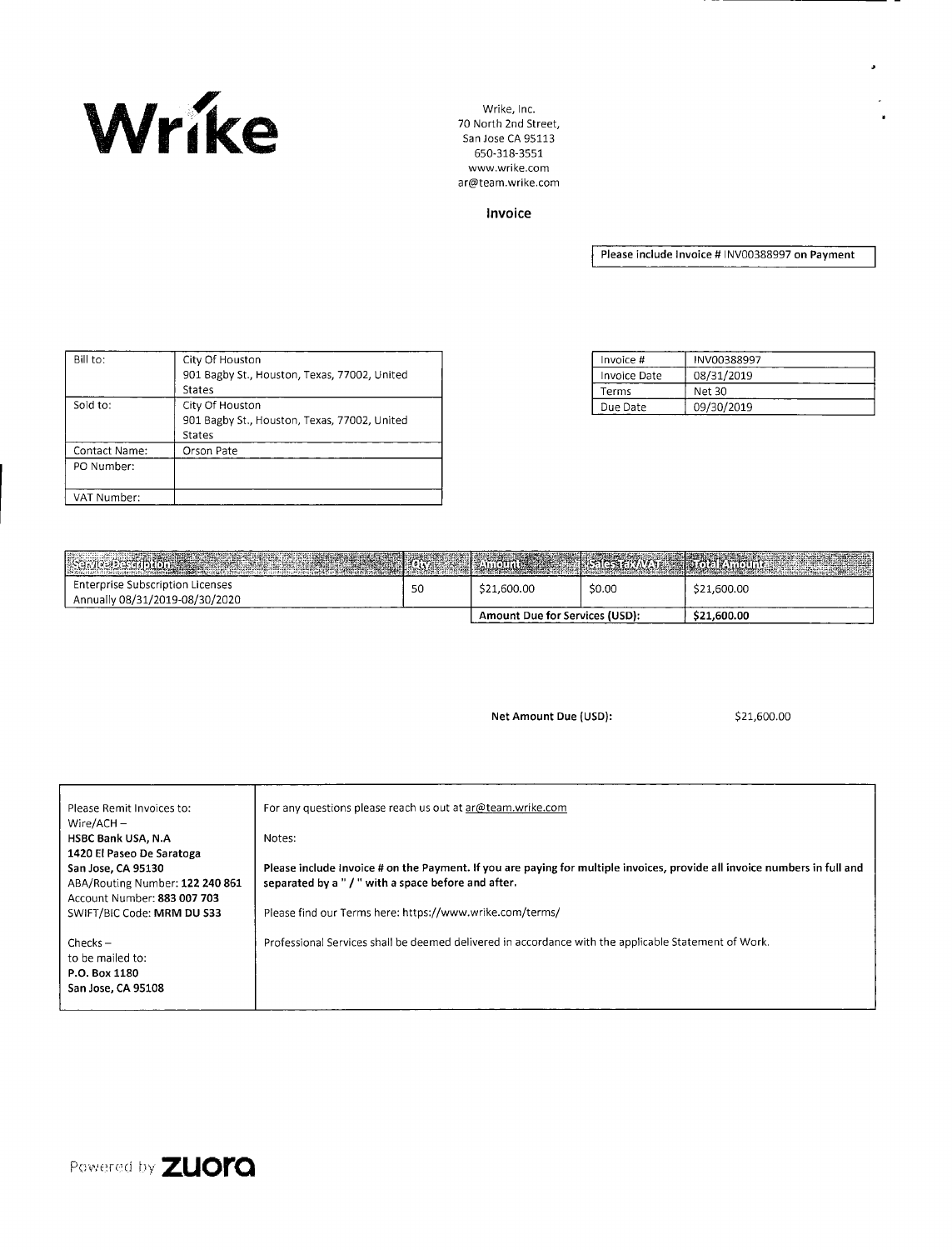#### **Moton, Clarence** - **HCD**

**From:** Pate, Orson - IT Sent: Sent: Monday, December 9, 2019 4:27 PM **To:** Moton, Clarence - HCD **Subject:** FW: FW: FW: Wrike Inc PR #10267566

Clarence,

Can you call me when you get this email message? Thanks, Orson.

**From:** Francisco Morales <francisco.morales@team.wrike.com> Sent: Monday, December 9, 2019 1:21 PM To: Pate, Orson - IT <Orson.Pate@houstontx.gov> Cc: Jed Duso <jed.duso@team.wrike.com> **Subject:** Re: FW: Wrike Inc PR #10267566

[Message Came from Outside the City of Houston Mail System]

Hey Orson,

I just called and left you a message. Unfortunately we are unable to cancel the current renewal however I think we have come up with an . option to resolve this issue.

First, we do need you to resolve the current outstanding invoice. Since this order occurred prior to the creation of the MSA we cannot easily add it under the MSA guidelines. Upon your next renewal we would add you to the MSA. In order to get you under the MSA sooner than later we can do an early renewal in January 2020, you would receive a prorated credit for the unused portion of your current contract towards the early renewal.

Would you be good moving forward with this option?

Francisco

On Mon, Dec 9, 2019 at 8:45 AM Pate, Orson - IT < Orson. Pate@houstontx.gov> wrote:

Francisco & Jed,

I need to speak with either of you regarding this matter. HCD will need to cancel the current renewal and ensure we are included in the MSA moving forward. Can we prorate the current renewal till end of this year....and ensure we are included in the new MSA starting January 2020? Please advise. Please call me at your earliest convenience at 832.393.0235 to discuss further. Thanks, Orson.

**From:** Francisco Morales <francisco.morales@team.wrike.com> Sent: Monday, December 9, 2019 9:55 AM To: Jed Duso <jed.duso@team.wrike.com> Cc: Pate, Orson - IT < Orson.Pate@houstontx.gov> **Subject:** Re: FW: Wrike Inc PR #10267566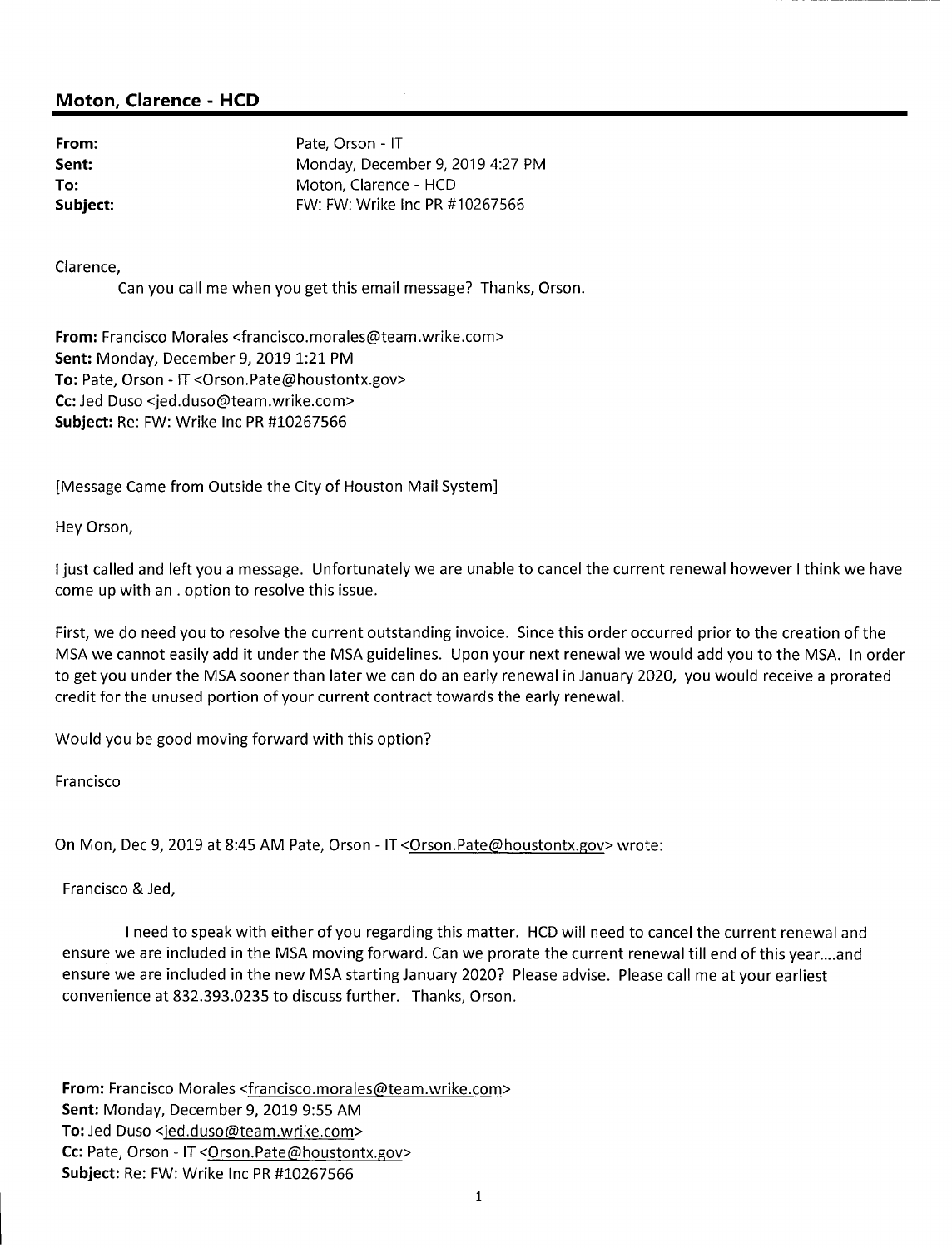[Message Came from Outside the City of Houston Mail System]

Hello Orson,

I hope you are well and it is a pleasure to e-meet you. I wanted to jump in and assist since I was involved in the forming of the MSA with Jane.

Everything stated below is correct in relation to the MSA however this renewal was executed prior to the MSA completion and therefore we are unable to include it under the MSA. These types of deals were discussed during the MSA conversation and the path forward is to treat them as there was not an MSA in place and resolve the outstanding invoice.

Please let me know if you have any questions.

 $\overline{a}$ 

Francisco Morales

**Sr. Manager - Account Management | Wrike** 

**0j408) 805-3861** 

On Wed, Dec 4, 2019 at 10:23 AM Jed Duso <jed.duso@team.wrike.com> wrote:

Orson

I'm roping in my manager to assist here. We'll need to run this by legal and billing on the best course of action. We will need tave something happen quickly though as the renewal was back in August.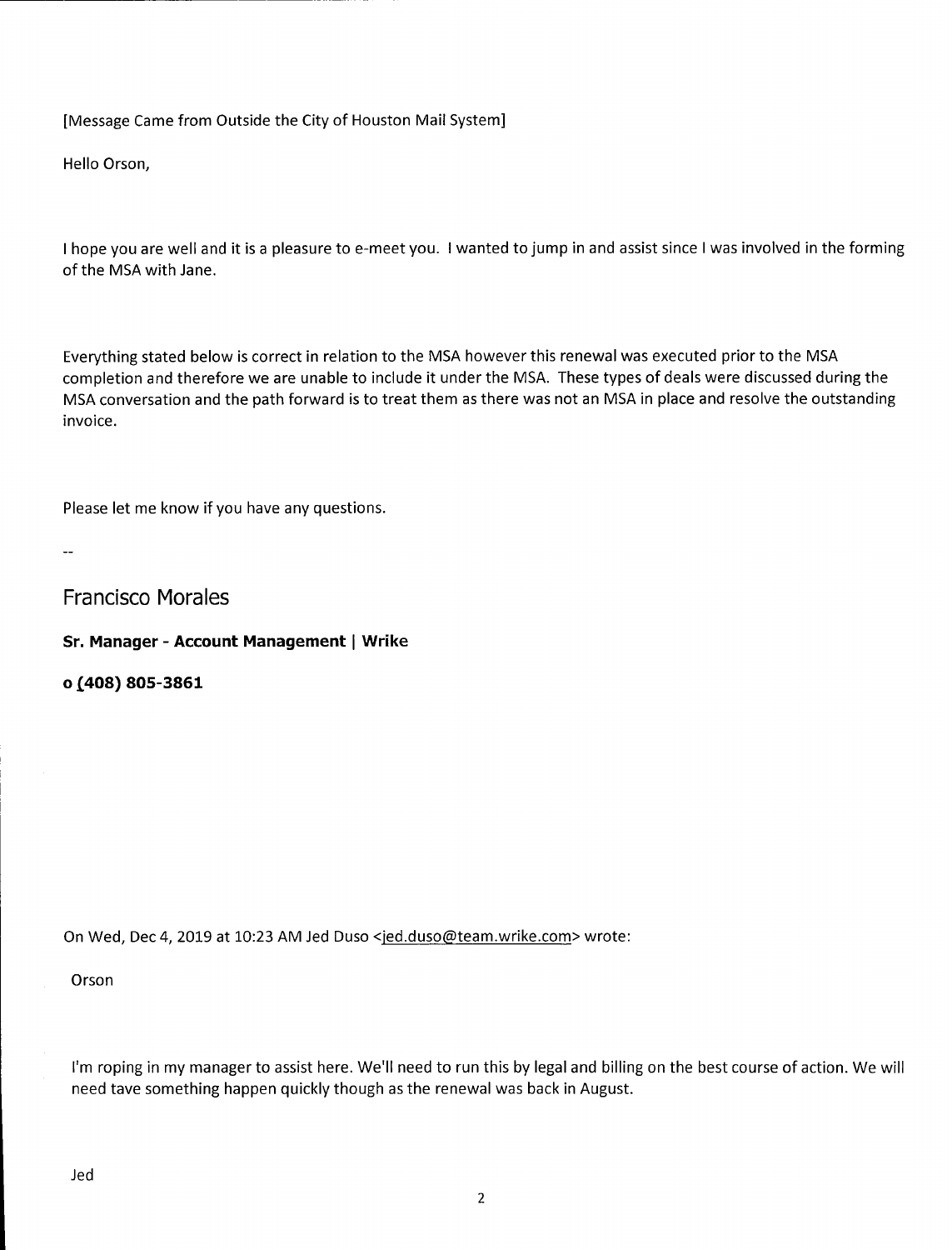On Wed, Dec 4, 2019 at 7:38 AM Pate, Orson - IT < Orson.Pate@houstontx.gov> wrote:

Jed,

Can you help with this....we need new order form against new agreement to cover the period for the attached renewal for HCD. Please advise. Thanks, Orson.

From: Hodge, Shannon - IT < Shannon.Hodge@houstontx.gov> Sent: Wednesday, December 4, 2019 8:33 AM To: Pate, Orson - IT < Orson.Pate@houstontx.gov>; Moton, Clarence - HCD < Clarence.Moton@houstontx.gov> Cc: Xiao, Summer - IT < Summer. Xiao@houstontx.gov>; Jed Duso <jed.duso@team.wrike.com> **Subject: RE: Wrike Inc PR #10267566 Importance:** High

Orson,

Upon review of the attachment, this is not the order for negotiated by legal. The order form also can't be back dated, it must start on or after the MSA execution date which is 11/6/19. Please get with Wrike (I know Jed Duso jed.duso@team.wrike.com is familiar with the negotiated order form) and have them provide the correct order form.

Thank you,

Shannon Hodge

Houston IT Services

611 Walker, 8th Floor, Houston, TX 77002

(832) 393-0262

Shannon.Hodge@houstontx.gov

From: Pate, Orson - IT < Orson.Pate@houstontx.gov> Sent: Tuesday, December 3, 2019 4:12 PM To: Hodge, Shannon - IT < Shannon.Hodge@houstontx.gov>; Moton, Clarence - HCD <Clarence.Moton@houstontx.gov>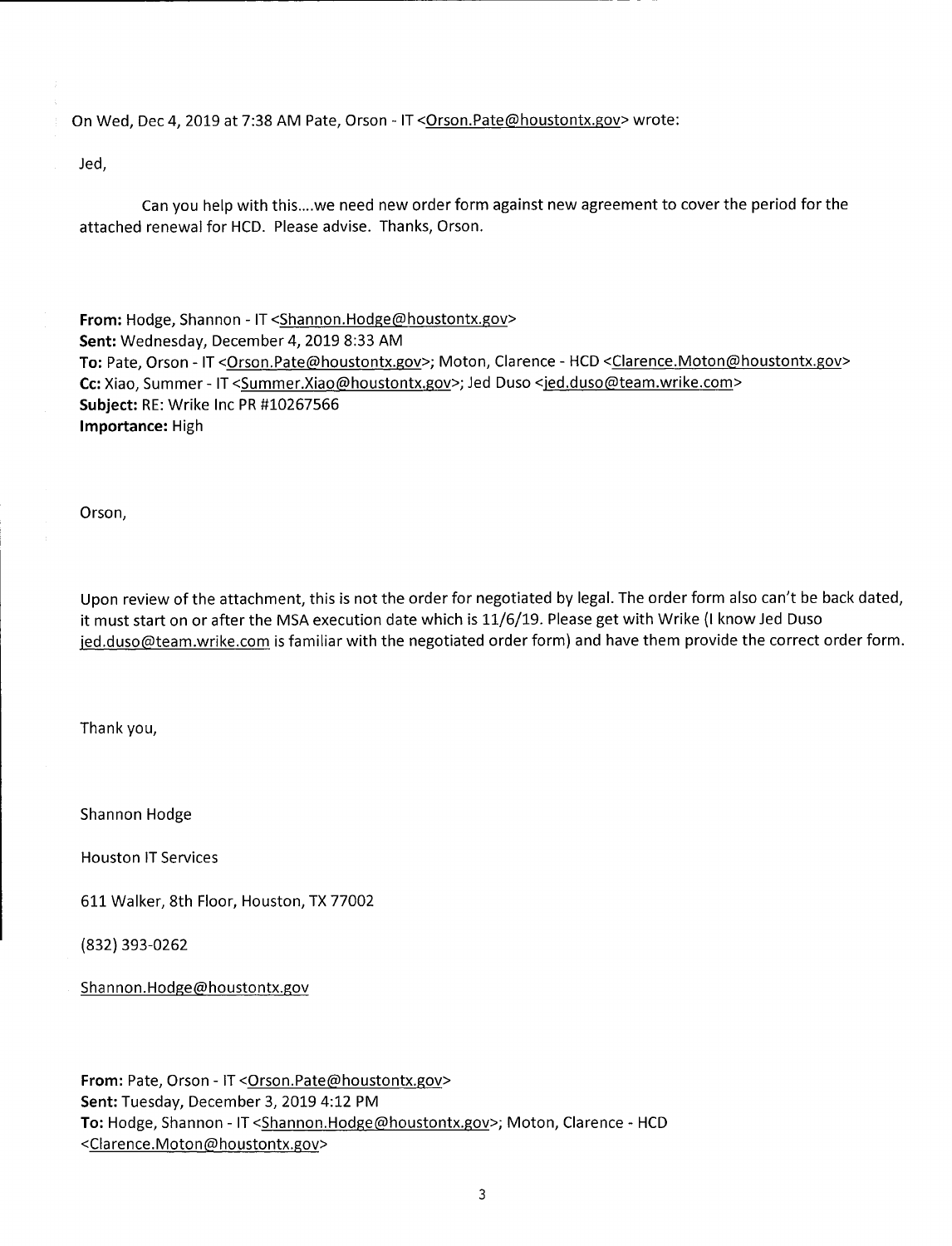Cc: Xiao, Summer - IT < Summer. Xiao@houstontx.gov> **Subject:** RE: Wrike Inc PR #10267566

Shannon,

Per your instructions, please find attached Wrike order for HCD. Please forward to Lisa for review and approval. Thanks, Orson.

From: Hodge, Shannon - IT < Shannon.Hodge@houstontx.gov> **Sent:** Monday, December 2, 2019 9:58 AM To: Moton, Clarence - HCD <Clarence.Moton@houstontx.gov> Cc: Xiao, Summer - IT <Summer.Xiao@houstontx.gov>; Pate, Orson - IT < Orson.Pate@houstontx.gov> **Subject:** RE: Wrike Inc PR #10267566

Good Morning Clarence,

Please request order forms from Wrike and send them so they can be reviewed and signed by Lisa.

Thank you,

Shannon Hodge

Houston IT Services

611 Walker, 8th Floor, Houston, TX 77002

(832) 393-0262

Shannon.Hodge@houstontx.gov

From: Moton, Clarence - HCD <Clarence.Moton@houstontx.gov> Sent: Monday, December 2, 2019 9:52 AM To: Hodge, Shannon - IT < Shannon.Hodge@houstontx.gov> Cc: Xiao, Summer - IT < Summer. Xiao@houstontx.gov>; Pate, Orson - IT < Orson.Pate@houstontx.gov> Subject: RE: Wrike Inc PR #10267566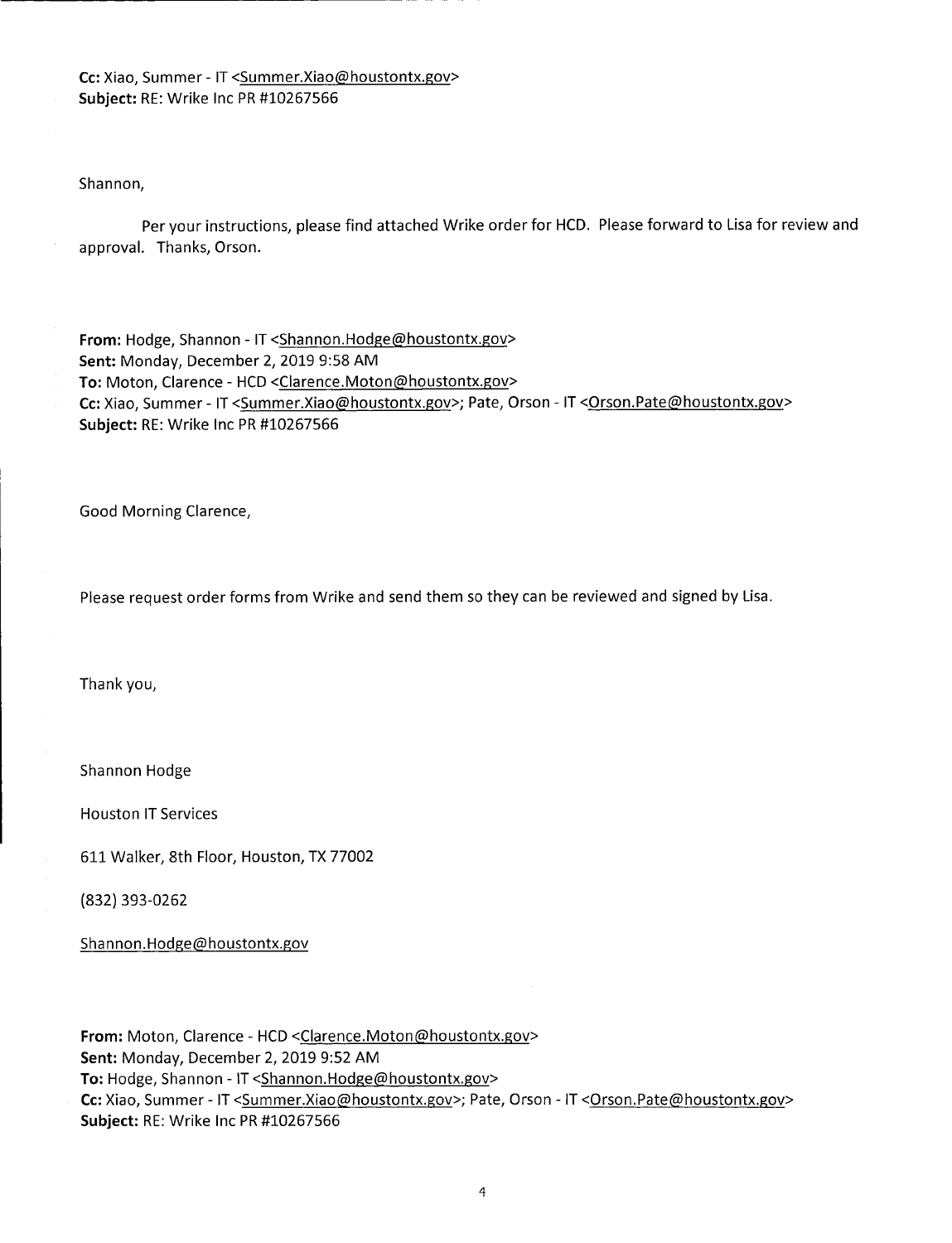Hello Shannon,

Are we ready to move forward with the Procurement for Wrike Inc? HCDD has several outstanding invoices.

Thank you,

Clarence Moton

832-394-62123

From: Hodge, Shannon - IT **Sent:** Wednesday, October 23, 2019 10:58 AM To: Moton, Clarence - HCD <Clarence.Moton@houstontx.gov> Cc: Xiao, Summer - IT < Summer. Xiao@houstontx.gov> **Subject:** RE: Wrike Inc PR #10267566

Clarence,

Please be advised that LGL is working on an MSA for Wrike to negotiate terms and conditions. Once the MSA is completed this will limit the purchase of Wrike software to 50k for the duration of the MSA (I believe 10 years) so next year this will have to go to council for approval. I just want to give you a heads up on what the status of utilizing Wrike is at this moment.

The attorney handling this is Jane Wu, if you have any questions about the MSA she will be the one that can explain the process going forward.

I did not release this PR because I think we should wait until this MSA has been completed.

Thank you,

Shannon Hodge

Houston IT Services

611 Walker, 8th Floor, Houston, TX 77002

(832) 393-0262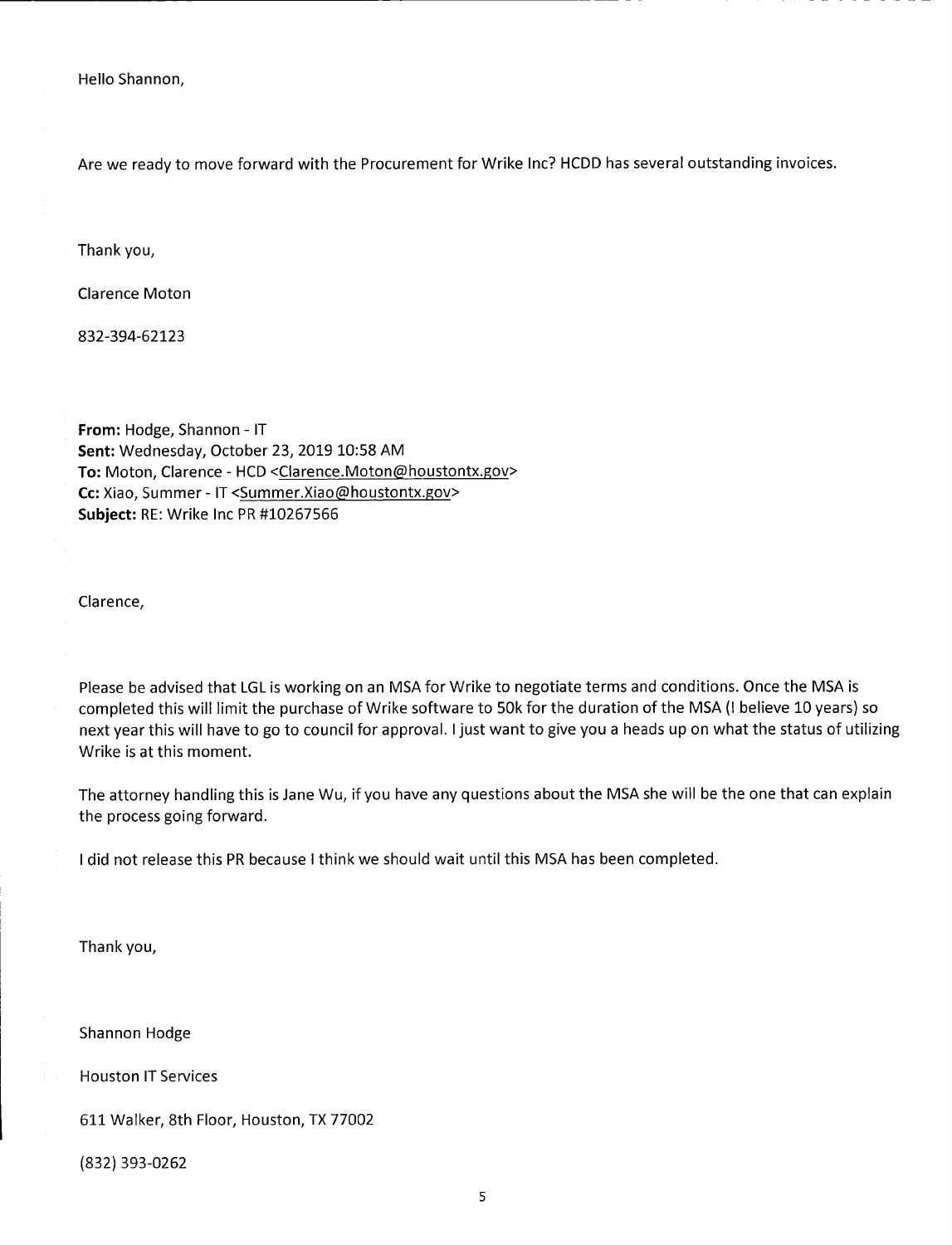From: Moton, Clarence - HCD <Clarence.Moton@houstontx.gov> Sent: Wednesday, October 23, 2019 10:00 AM To: Hodge, Shannon - IT < Shannon.Hodge@houstontx.gov> **Subject: Wrike Inc PR #10267566** 

Hello Ms. Hodge,

Please approve the final release for PR # 10267566.

Thank you,

Clarence Moton

832-394-6212

**Account Executive I Wrike** 

- o (415) 969-5129
- e Jed.duso@team.wrike.com
- w wrike.com
- Schedule Meeting Here!
- 

 $\ddotsc$ 

 $\pm 1$  .

Need Wrike Training? Learn how our Consulting service can set your team up for success

*Disclaimer & Notification: This message and any attached files contain confidential information and are intended only for the individual named. Ifyou are not the named addressee you should not disseminate, distribute, or copy this e-mail without explicit permission from*